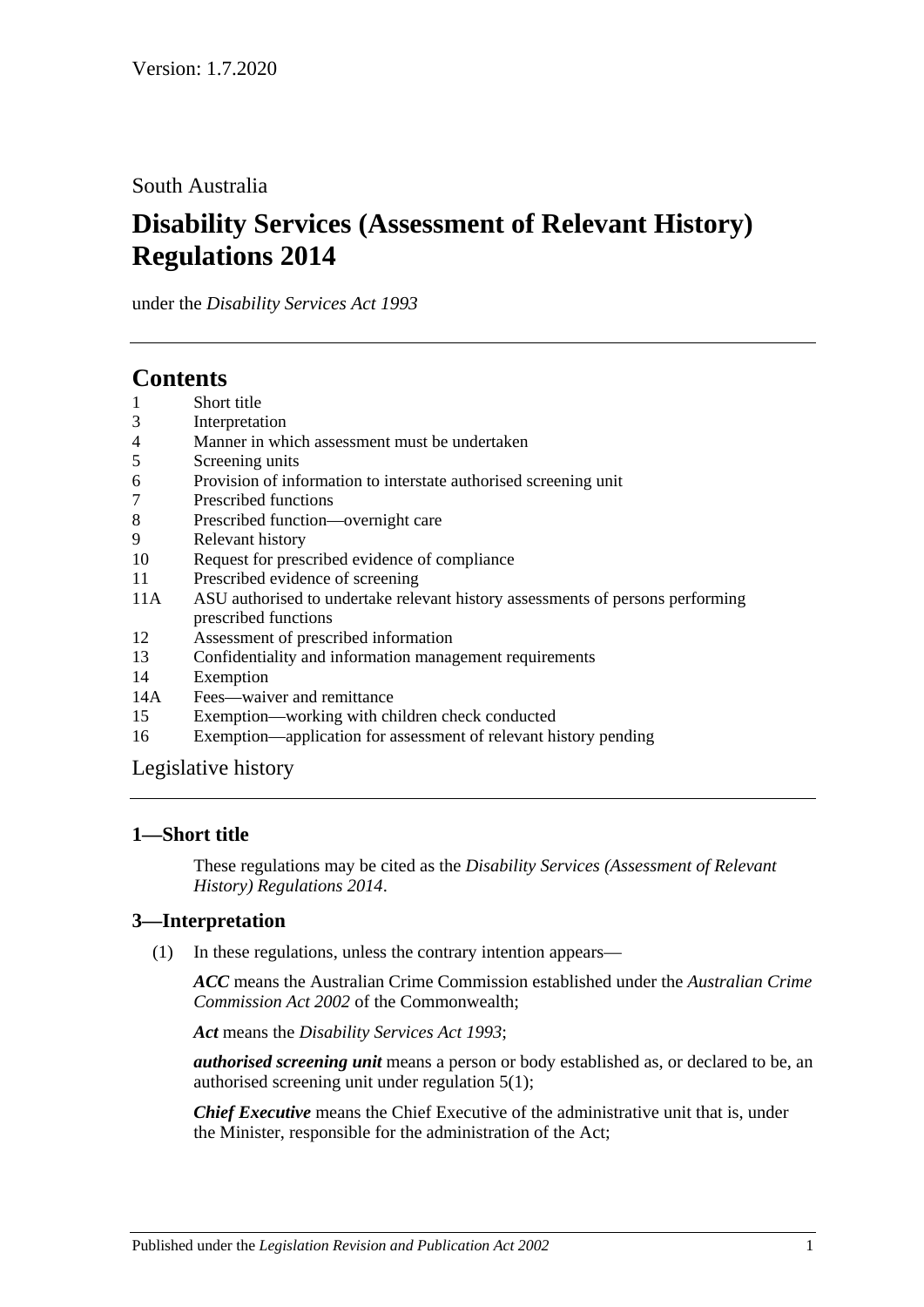*disability services employment screening* means undertaking an assessment of information about a person for the purpose of determining whether the person may, if appointed to, or engaged to act in, a position, pose a risk to the safety or welfare of people with a disability;

*interstate authorised screening unit* means a person or body declared to be an interstate authorised screening unit under [regulation](#page-1-5) 5(2).

(2) A term or phrase used in these regulations that is used in section 5B or 5C of the Act has the same meaning as in that section unless the contrary intention appears.

## <span id="page-1-0"></span>**4—Manner in which assessment must be undertaken**

- (1) For the purposes of section 5B(1) and (2) of the Act, an assessment of a person's relevant history must be undertaken by an authorised screening unit.
- (2) For the purposes of section  $5C(3)(a)$  of the Act, an assessment of a person's relevant history must be undertaken by—
	- (a) having an authorised screening unit assess the relevant history of the person; or
	- (b) obtaining a criminal history report (such as a National Police Certificate) prepared by the ACC or an ACC accredited agency or broker.

## <span id="page-1-4"></span><span id="page-1-1"></span>**5—Screening units**

- (1) The Chief Executive may, as the Chief Executive thinks fit—
	- (a) establish authorised screening units; or
	- (b) declare, by notice in the Gazette, that a person or body is an authorised screening unit,

for the purposes of undertaking relevant history assessments under the Act.

<span id="page-1-5"></span>(2) The Chief Executive may, by notice in the Gazette, declare that a person or body is an interstate authorised screening unit for the purposes of these regulations.

#### <span id="page-1-2"></span>**6—Provision of information to interstate authorised screening unit**

Despite any other Act or law, information forming part of a person's relevant history may be provided by the Crown, or an agency or instrumentality of the Crown, to an interstate authorised screening unit for the purpose of undertaking disability services employment screening as authorised or required under a law of another State or Territory, or of the Commonwealth.

#### <span id="page-1-3"></span>**7—Prescribed functions**

For the purposes of paragraph (c) of the definition of *prescribed functions* in section 5B(6) of the Act, the following kinds of records are prescribed (where such records relate to a person with a disability):

- (a) records of a disability service;
- (b) records of an educational or child care service;
- (c) records of a health service (within the meaning of the *[Health Care Act](http://www.legislation.sa.gov.au/index.aspx?action=legref&type=act&legtitle=Health%20Care%20Act%202008) 2008*);
- (d) records made or kept in connection with the administration of the following: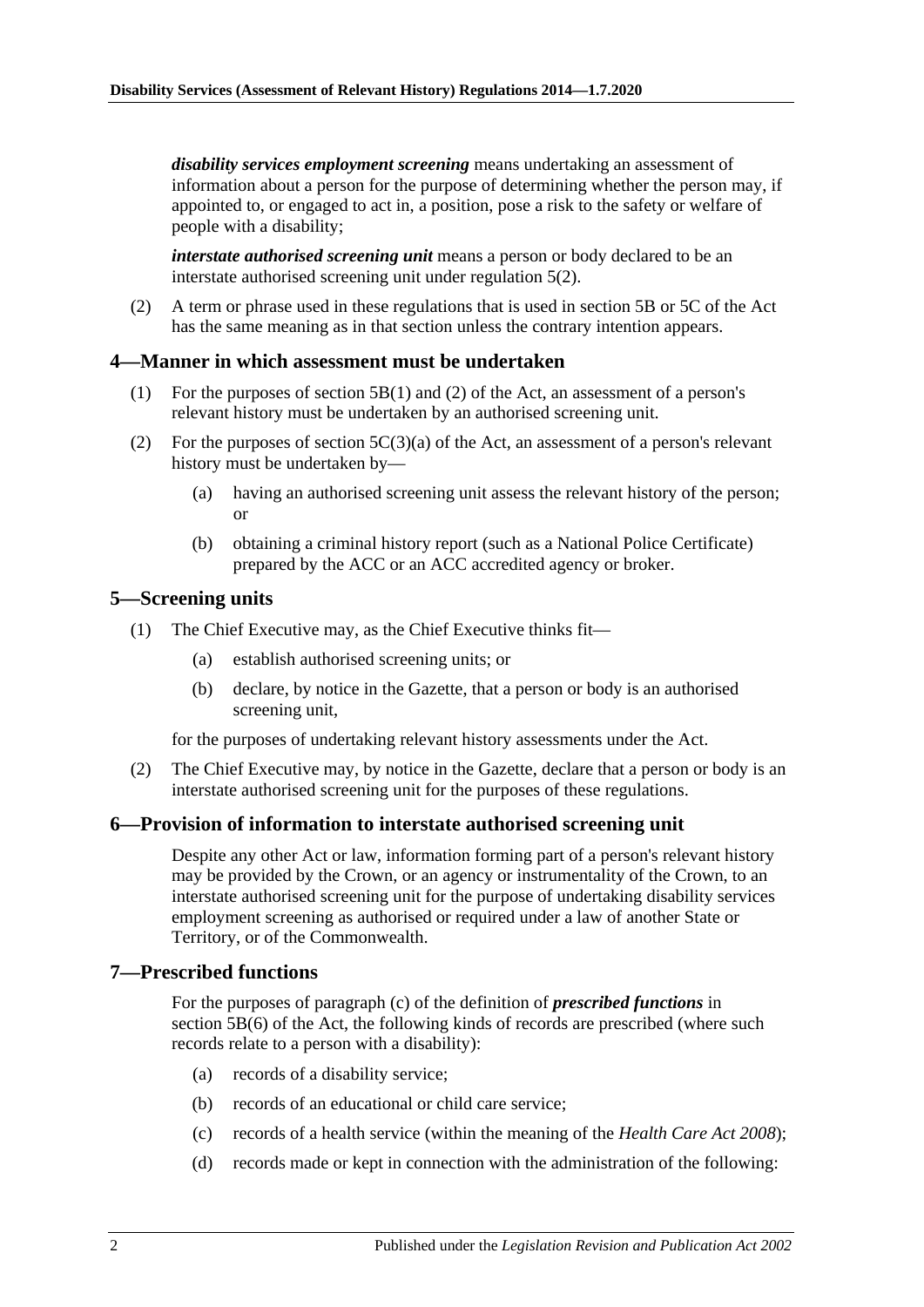- (i) *[Children's Protection Act](http://www.legislation.sa.gov.au/index.aspx?action=legref&type=act&legtitle=Childrens%20Protection%20Act%201993) 1993*;
- (ii) *[Disability Services Act](http://www.legislation.sa.gov.au/index.aspx?action=legref&type=act&legtitle=Disability%20Services%20Act%201993) 1993*;
- (iii) *[Family and Community Services Act](http://www.legislation.sa.gov.au/index.aspx?action=legref&type=act&legtitle=Family%20and%20Community%20Services%20Act%201972) 1972*;
- (iv) *[Supported Residential Facilities Act](http://www.legislation.sa.gov.au/index.aspx?action=legref&type=act&legtitle=Supported%20Residential%20Facilities%20Act%201992) 1992*;
- (e) records relating to legal proceedings.

#### <span id="page-2-0"></span>**8—Prescribed function—overnight care**

- (1) The provision of overnight care is prescribed for the purposes of paragraph (d) of the definition of *prescribed functions* in section 5B(6) of the Act.
- (2) In this regulation—

*overnight care* means care provided to a person with a disability overnight and involving sleeping arrangements (whether such care is provided on a short term or ongoing basis).

#### <span id="page-2-1"></span>**9—Relevant history**

- <span id="page-2-2"></span>(1) For the purposes of paragraph (a)(v) of the definition of *relevant history* in section 5B(6) of the Act, the following persons and bodies are prescribed:
	- (a) the administrative unit that is, under the Minister, responsible for the administration of the Act;
	- (b) the administrative unit that is, under the Minister, responsible for the administration of the *[Children's Protection Act](http://www.legislation.sa.gov.au/index.aspx?action=legref&type=act&legtitle=Childrens%20Protection%20Act%201993) 1993*;
	- (c) the administrative unit that is, under the Minister, responsible for the administration of the *[Supported Residential Facilities Act](http://www.legislation.sa.gov.au/index.aspx?action=legref&type=act&legtitle=Supported%20Residential%20Facilities%20Act%201992) 1992*;
	- (d) a licensing authority within the meaning of the *[Supported Residential](http://www.legislation.sa.gov.au/index.aspx?action=legref&type=act&legtitle=Supported%20Residential%20Facilities%20Act%201992)  [Facilities Act](http://www.legislation.sa.gov.au/index.aspx?action=legref&type=act&legtitle=Supported%20Residential%20Facilities%20Act%201992) 1992*;
	- (e) the Courts Administration Authority;
	- (f) a prescribed disability service provider that is not a government department, agency or instrumentality;
	- (g) an authorised screening unit.
- (2) Information is excluded from the ambit of the definition of *relevant history* in section 5B(6) of the Act if—
	- (a) in respect of a relevant history assessment in relation to which the administrative unit referred to in [subregulation](#page-2-2) (1)(b) holds relevant information—the information is excluded under regulation 10B(2) of the *[Children's Protection Regulations](http://www.legislation.sa.gov.au/index.aspx?action=legref&type=subordleg&legtitle=Childrens%20Protection%20Regulations%202010) 2010* for the purposes of those regulations; or
	- (b) in respect of a relevant history assessment of a kind determined by the Chief Executive—the Chief Executive determines, for reasons based on the nature and quality of the information or on other reasonable grounds, that the information should be so excluded.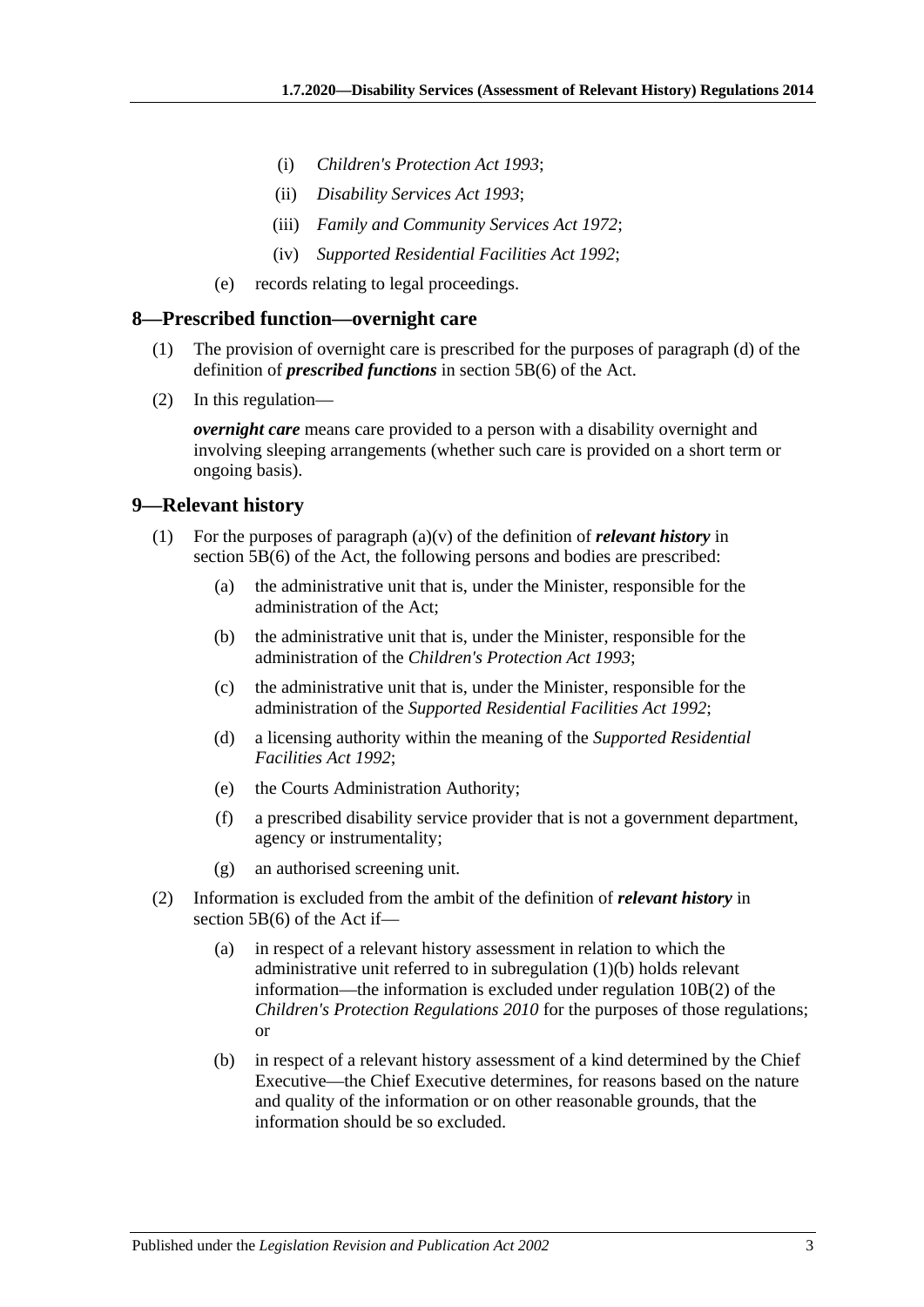## <span id="page-3-0"></span>**10—Request for prescribed evidence of compliance**

For the purposes of section  $5C(5)(c)$  of the Act, a request must—

- (a) in the case of a request made by a person with a disability in respect of whom the prescribed function is being performed—be made orally or in writing; or
- (b) in the case of a request made by a parent, guardian or carer of such a person with a disability—
	- (i) be made in writing; and
	- (ii) include the name of the person making the request; and
	- (iii) specify whether the person making the request is the parent, guardian or carer of the person with a disability.

## <span id="page-3-1"></span>**11—Prescribed evidence of screening**

For the purposes of section 5C(5) of the Act, the following kinds of evidence are prescribed:

- (a) a criminal history report (such as a National Police Certificate) prepared by any of the following within the 3 years preceding the request:
	- (i) South Australia Police;
	- (ii) CrimTrac or a CrimTrac accredited agency or broker;
	- (iii) the ACC or an ACC accredited agency or broker; or
- (b) a relevant history assessment report prepared by an authorised screening unit; or
- (c) any other evidence of a kind approved by the Chief Executive for the purposes of this regulation.

## <span id="page-3-2"></span>**11A—ASU authorised to undertake relevant history assessments of persons performing prescribed functions**

- <span id="page-3-4"></span>(1) Pursuant to section 5B(4)(b) of the Act, an authorised screening unit is, by force of this regulation, authorised to undertake an assessment of the relevant history of any person who performs, or is to perform, a prescribed function (whether or not the service is being provided by a prescribed disability services provider).
- (2) To avoid doubt, [subregulation](#page-3-4) (1) is in addition to and does not affect a requirement for an assessment of a person's relevant history under section 5B or 5C of the Act.

#### <span id="page-3-3"></span>**12—Assessment of prescribed information**

- (1) An authorised screening unit must not undertake an assessment of prescribed information if—
	- (a) the assessment is not authorised or required under the Act, or otherwise authorised by law; or
	- (b) the prescribed information was provided to the authorised screening unit for specified purposes that do not include disability services employment screening.

Maximum penalty: \$10 000.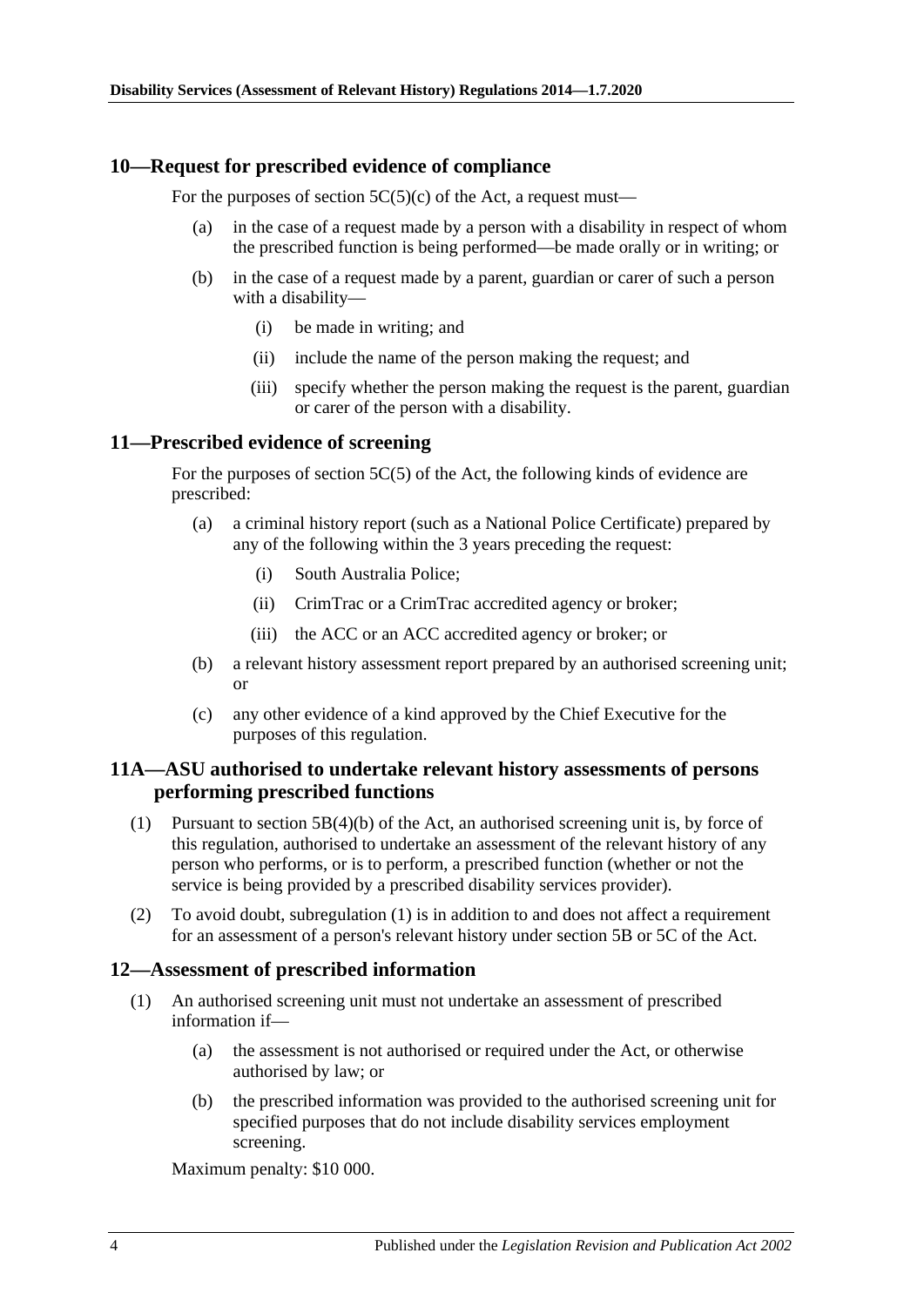(4) In this regulation—

*prescribed information* means information of a kind specified in subparagraph (ii), (iii), (iv) or (v) of paragraph (a) of the definition of *relevant history* in section 5B(6) of the Act.

## <span id="page-4-0"></span>**13—Confidentiality and information management requirements**

- (1) A person who, in the course of carrying out functions of—
	- (a) a responsible authority; or
	- (b) an organisation to which a responsible authority communicates information forming part of a person's relevant history; or
	- (c) an organisation that prepares a relevant history report for a responsible authority; or
	- (d) an authorised screening unit,

has, or has had, access to information forming part of a person's relevant history must not disclose such information except—

- (e) to, or with the consent of, the person to whom the information relates; or
- (f) as may be authorised or required by law.

Maximum penalty: \$10 000.

- (2) The responsible authority for an organisation to which section 5B of the Act applies must ensure that information forming part of—
	- (a) a person's relevant history; or
	- (b) an assessment obtained from an authorised screening unit,

is dealt with in accordance with any standards for dealing with such information published from time to time by the Chief Executive (insofar as such standards are applicable to the organisation).

Maximum penalty: \$5 000.

#### <span id="page-4-1"></span>**14—Exemption**

- (1) A responsible authority for a prescribed disability service provider is exempt from the requirement under section  $5B(1)$  of the Act to ensure that an assessment of a person's relevant history is undertaken before the person is appointed to, or engaged to act in, a prescribed position if—
	- (a) a child-related employment screening has been carried out in relation to the person within the preceding 3 years; and
	- (b) the child-related employment screening—
		- (i) indicates that the person does not pose a risk to the safety of children if engaged in child-related employment; or
		- (ii) does not indicate that the person is unsuitable to be engaged in child-related employment (however described).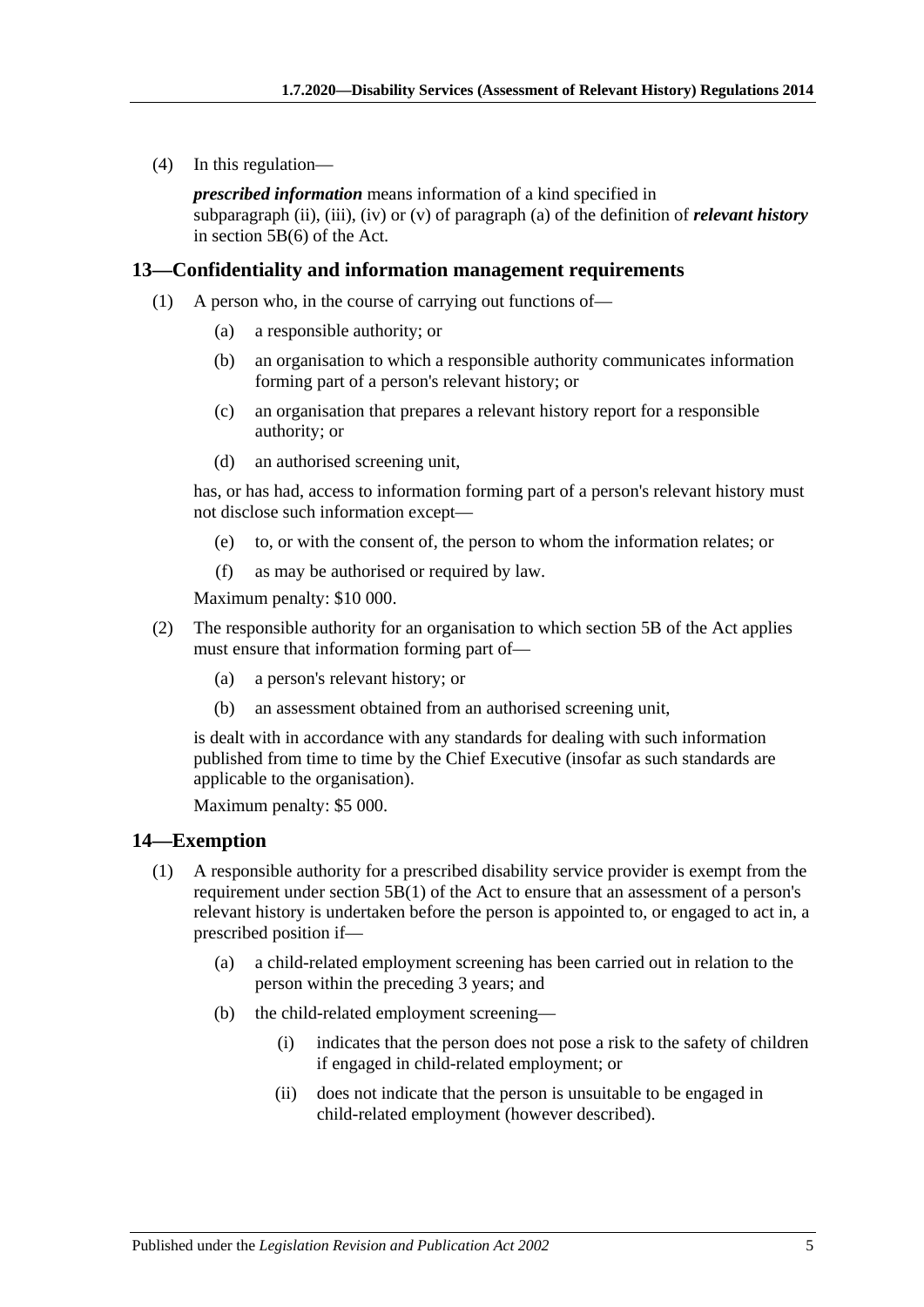(2) In this regulation—

*child-related employment*—a person is engaged in child-related employment if the person—

- (a) is appointed to, or is engaged to act in, a prescribed position (within the meaning of section 8B of the *[Children's Protection Act](http://www.legislation.sa.gov.au/index.aspx?action=legref&type=act&legtitle=Childrens%20Protection%20Act%201993) 1993*); or
- (b) performs a prescribed function (within the meaning of section 8B of the *[Children's Protection Act](http://www.legislation.sa.gov.au/index.aspx?action=legref&type=act&legtitle=Childrens%20Protection%20Act%201993) 1993*);

*child-related employment screening*, in relation to a person, means an assessment of the person's relevant history (within the meaning of section 8B of the *[Children's](http://www.legislation.sa.gov.au/index.aspx?action=legref&type=act&legtitle=Childrens%20Protection%20Act%201993)  [Protection Act](http://www.legislation.sa.gov.au/index.aspx?action=legref&type=act&legtitle=Childrens%20Protection%20Act%201993) 1993*) for the purposes of section 8B of the *[Children's Protection](http://www.legislation.sa.gov.au/index.aspx?action=legref&type=act&legtitle=Childrens%20Protection%20Act%201993)  Act [1993](http://www.legislation.sa.gov.au/index.aspx?action=legref&type=act&legtitle=Childrens%20Protection%20Act%201993)* carried out in accordance with regulation 6(1)(b) of the *[Children's](http://www.legislation.sa.gov.au/index.aspx?action=legref&type=subordleg&legtitle=Childrens%20Protection%20Regulations%202010)  [Protection Regulations](http://www.legislation.sa.gov.au/index.aspx?action=legref&type=subordleg&legtitle=Childrens%20Protection%20Regulations%202010) 2010*.

## <span id="page-5-0"></span>**14A—Fees—waiver and remittance**

An authorised screening unit may determine circumstances in which a fee prescribed for the purposes of the Act and payable to the authorised screening unit for conducting a relevant history assessment may be waived or remitted.

#### <span id="page-5-1"></span>*15—Exemption—working with children check conducted*

- *(1) A responsible authority for a prescribed disability service provider is exempt from the requirement under section 5B(1) of the Act to ensure that an assessment of a person's relevant history is undertaken before the person is appointed to, or engaged to act in, a prescribed position if—*
	- *(a) a working with children check (within the meaning of the [Child Safety](http://www.legislation.sa.gov.au/index.aspx?action=legref&type=act&legtitle=Child%20Safety%20(Prohibited%20Persons)%20Act%202016)  [\(Prohibited Persons\) Act](http://www.legislation.sa.gov.au/index.aspx?action=legref&type=act&legtitle=Child%20Safety%20(Prohibited%20Persons)%20Act%202016) 2016) has been carried out in relation to the person within the preceding 5 years; and*
	- *(b) the person is not a prohibited person within the meaning of the [Child Safety](http://www.legislation.sa.gov.au/index.aspx?action=legref&type=act&legtitle=Child%20Safety%20(Prohibited%20Persons)%20Act%202016)  [\(Prohibited Persons\) Act](http://www.legislation.sa.gov.au/index.aspx?action=legref&type=act&legtitle=Child%20Safety%20(Prohibited%20Persons)%20Act%202016) 2016.*
- *(2) This regulation expires on 30 September 2020.*

#### *Note—*

*Regulation 15 has expired.*

## <span id="page-5-3"></span><span id="page-5-2"></span>*16—Exemption—application for assessment of relevant history pending*

- *(1) A responsible authority for a prescribed disability service provider is exempt from the requirement under section 5B(1) of the Act to ensure that an assessment of a person's relevant history is undertaken before the person is appointed to, or engaged to act in, a prescribed position if—*
	- *(a) an application for an assessment of the person's relevant history has been made to an authorised screening unit; and*
	- *(b) the assessment of the person's relevant history has not yet been undertaken by the authorised screening unit; and*
	- *(c) the person is supervised while acting in the prescribed position by a prescribed supervisor.*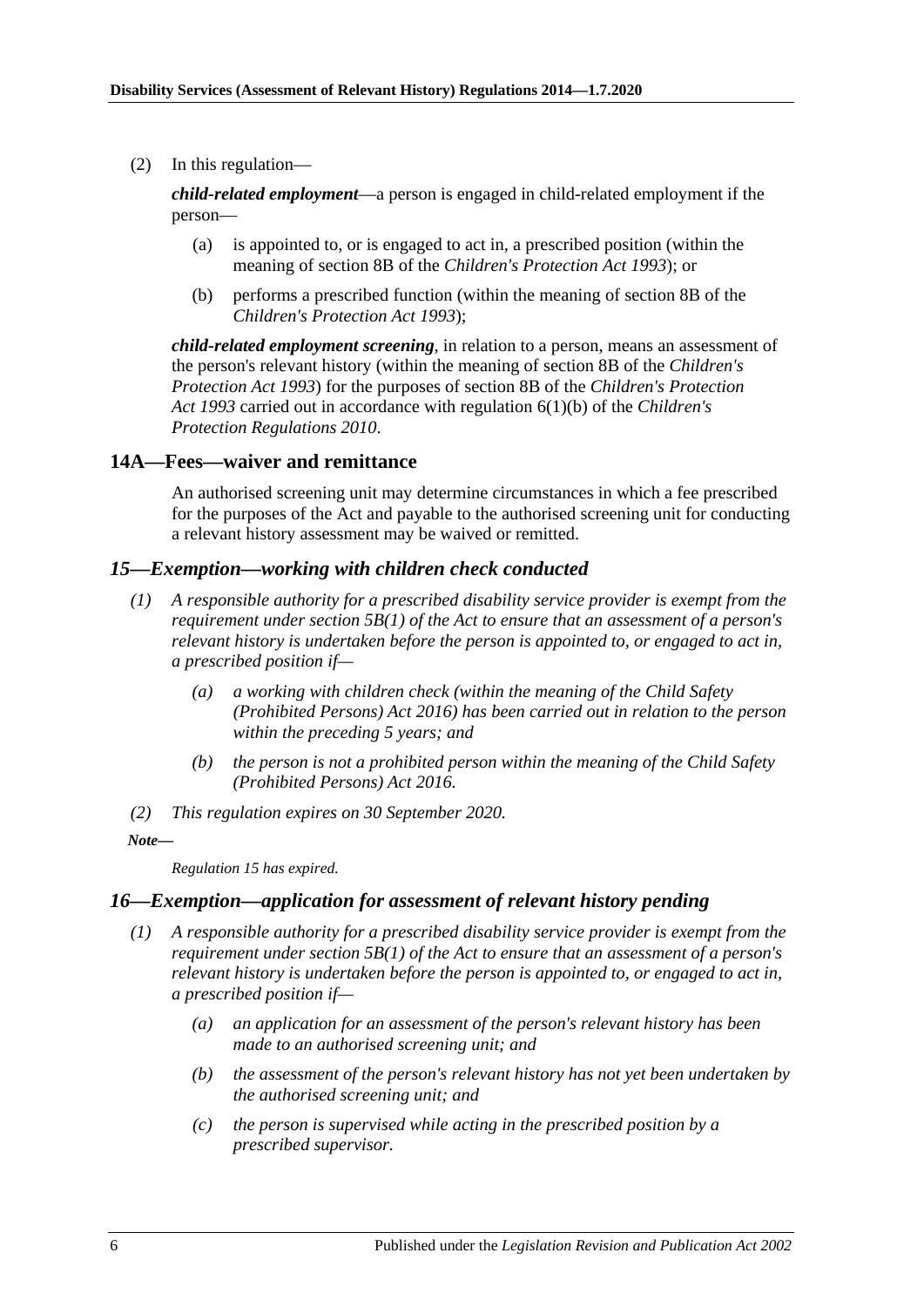- *(2) An exemption conferred under [subregulation](#page-5-3) (1) remains in force—*
	- *(a) for a period of 6 months from the time the application was made to the authorised screening unit; or*
	- *(b) until an assessment of the person's relevant history is undertaken by the authorised screening unit,*

*whichever is the earlier.*

*(3) In this regulation—*

*child-related employment screening has the same meaning as in [regulation](#page-4-1) 14;*

*prescribed supervisor means a person in relation to whom—*

- *(a) an assessment of relevant history has been undertaken within the preceding 3 years;*
- *(b) a child-related employment screening has been carried out within the preceding 3 years;*
- *(c) a working with children check (within the meaning of the [Child Safety](http://www.legislation.sa.gov.au/index.aspx?action=legref&type=act&legtitle=Child%20Safety%20(Prohibited%20Persons)%20Act%202016)  [\(Prohibited Persons\) Act](http://www.legislation.sa.gov.au/index.aspx?action=legref&type=act&legtitle=Child%20Safety%20(Prohibited%20Persons)%20Act%202016) 2016) has been conducted within the preceding 5 years.*
- *(4) This regulation expires on 30 September 2020.*

*Note—*

*Regulation 16 has expired.*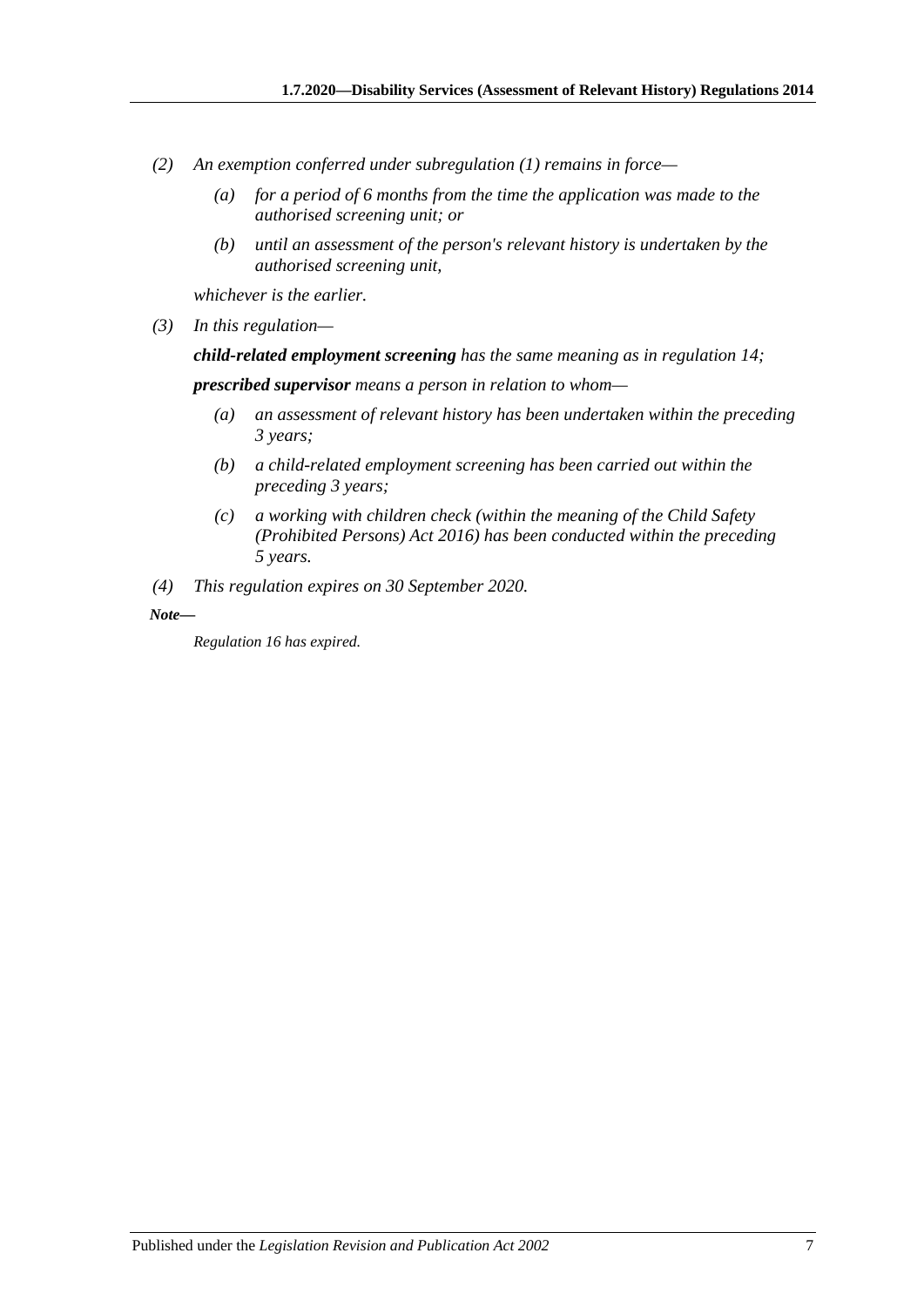# <span id="page-7-0"></span>**Legislative history**

# **Notes**

- Please note—References in the legislation to other legislation or instruments or to titles of bodies or offices are not automatically updated as part of the program for the revision and publication of legislation and therefore may be obsolete.
- Earlier versions of these regulations (historical versions) are listed at the end of the legislative history.
- For further information relating to the Act and subordinate legislation made under the Act see the Index of South Australian Statutes or www.legislation.sa.gov.au.

# **Principal regulations and variations**

New entries appear in bold.

| Year        | N <sub>0</sub> | Reference                | Commencement      |
|-------------|----------------|--------------------------|-------------------|
| 2014        | 60             | Gazette 13.2.2014 p960   | $16.2.2014$ : r 2 |
| 2014 196    |                | Gazette 26.6.2014 p3074  | $1.7.2014$ : r 2  |
| 2015        | 90             | Gazette 18.6.2015 p2638  | $1.7.2015$ : r 2  |
| 2016 53     |                | Gazette 16.6.2016 p2121  | $16.6.2016$ : r 2 |
| 2016 70     |                | Gazette 23.6.2016 p2181  | $1.7.2016$ : r 2  |
| 2016 171    |                | Gazette 30.6.2016 p2790  | $1.7.2016$ : r 2  |
| 2017 76     |                | Gazette 7.6.2017 p2046   | 7.6.2017: r2      |
| 2017 117    |                | Gazette 22.6.2017 p2309  | $1.7.2017$ : r 2  |
| 2018 113    |                | Gazette 21.6.2018 p2308  | $1.7.2018$ : r 2  |
| 2018 233    |                | Gazette 29.11.2018 p4102 | 29.11.2018: r 2   |
| 2019        | 62             | Gazette 13.6.2019 p1839  | $1.7.2019$ : r 2  |
| 2020        | 37             | Gazette 2.4.2020 p662    | $2.4.2020:$ r 2   |
| 2020        | 75             | Gazette 21.5.2020 p2476  | $21.5.2020:$ r 2  |
| <b>2020</b> | 156            | Gazette 4.6.2020 p3005   | $1.7.2020:$ r 2   |

# **Provisions varied**

New entries appear in bold.

Entries that relate to provisions that have been deleted appear in italics.

| Provision          | How varied                                                            | Commencement |  |
|--------------------|-----------------------------------------------------------------------|--------------|--|
| r <sub>2</sub>     | omitted under Legislation Revision and<br><b>Publication Act 2002</b> | 1.7.2014     |  |
| r <sub>3</sub>     |                                                                       |              |  |
| r3(1)              | varied by $53/2016$ r 4(1)                                            | 16.6.2016    |  |
| <b>ACC</b>         | inserted by $171/2016$ r 4                                            | 1.7.2016     |  |
| $r \frac{3(2)}{2}$ | varied by $53/2016$ r 4(2)                                            | 16.6.2016    |  |
| r <sub>4</sub>     | substituted by 171/2016 r 5                                           | 1.7.2016     |  |
| r <sub>5</sub>     |                                                                       |              |  |